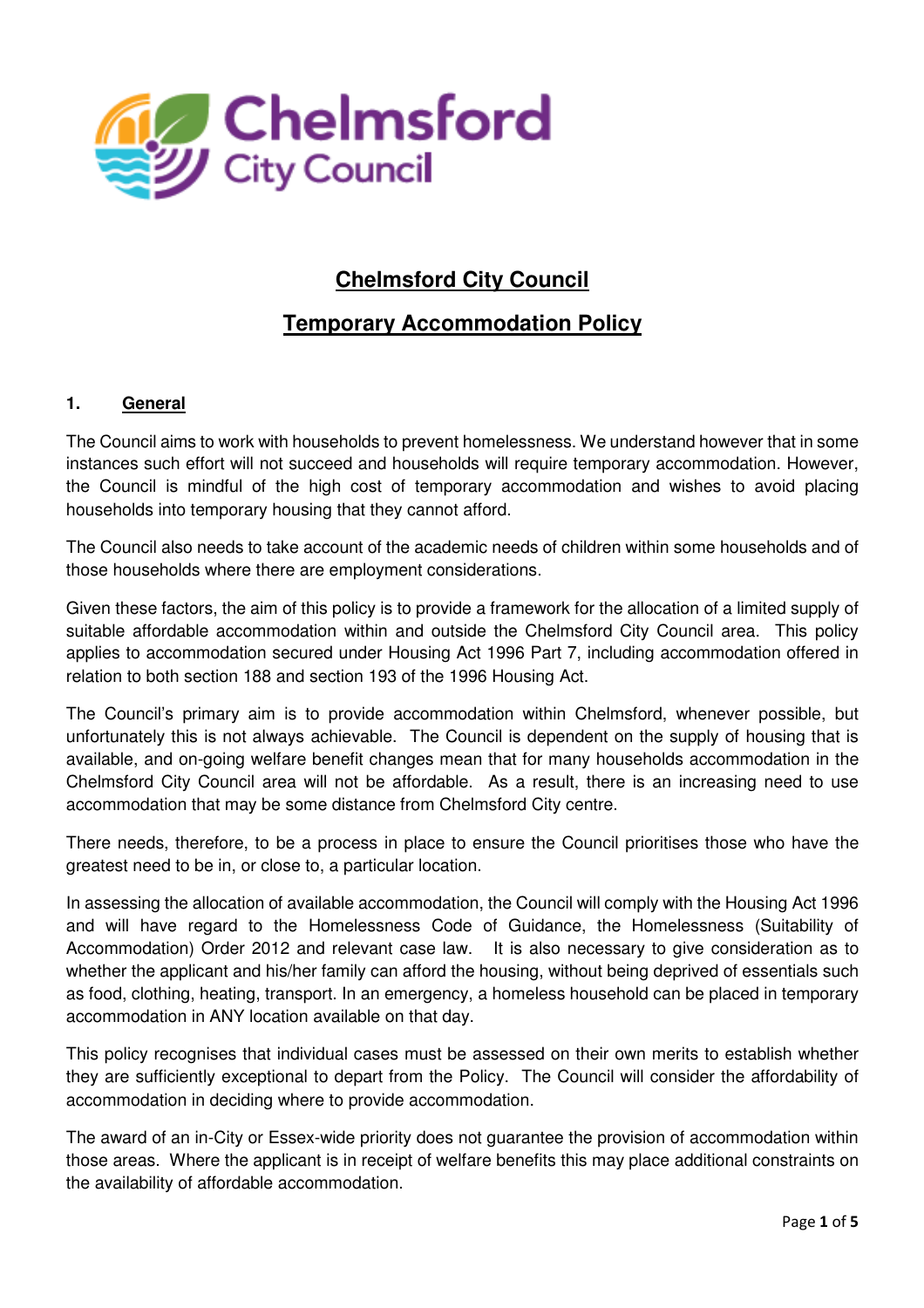Chelmsford City Council will seek to comply, wherever possible, with any Inter-Borough Temporary Accommodation agreements.

# **2. Definition of Placements**

For the purposes of this policy the three geographical areas are:

- 1. In-City i.e. within the Chelmsford City Council area (as shown in Appendix 1)
- 2. Close to home Essex-wide i.e. within the county of Essex area
- 3. Any area: Defined as outside Essex. In these instances, the Council will consider the availability of services such as schools and health services to ensure the welfare of any children is fully considered in line with S11 (2) Children's Act 2004

#### **3. In-City Priority**

- **1.** Priority for available in-City accommodation will be given to certain households who have a compelling need to be housed within the Chelmsford City Council area (See appendix 1).
- **2.** Such priority does not guarantee an in-City placement, but should suitable and affordable accommodation be available within the Chelmsford City Council area, it does give the household priority over others without that assessed priority.
- **3.** Applicants and their household members to be housed with them who satisfy one or more of the following criteria will qualify for in-City priority.
	- *i.* Receiving treatment for a physical or mental health condition from a specialist hospital unit which cannot be transferred to another NHS Service, or they are at a critical point in their treatment.
	- **ii. Longstanding agreement to provide care and support to another family member in the** Chelmsford City Council area who is not part of the household. Carers will need to be in receipt of carers allowance and/or the person they care for must be in receipt of middle rate, or high rate, DLA care component or daily living component of PIP.
	- **iii.** Children subject to a Child Protection Plan in the Chelmsford City Council area which cannot be transferred to another Local Authority without causing detriment to the child.
	- **iv.** Children subject to an Educational Health and Care Plan in the Chelmsford City Council area which cannot be transferred to another LA without causing detriment to the child.
	- **v.** Households with children who are enrolled in GCSE, AS or A level courses in Chelmsford City Council area, with such exams to be taken within the next 12 academic months. Wherever possible the Council will seek to place households within 45 minutes travelling distance of their school, or college, by public transport.
	- **vi.** Other circumstances which demonstrate a compelling and exceptional need that cannot be met outside the borough.

The Council will also consider the needs of applicants, where one or (more) is in permanent settled employment (for at least six months prior to the date of their homeless application) to reach their normal workplace from where the accommodation is secured.

#### **4. Essex-wide Priority**

1. Priority for accommodation within the county of Essex will be given to certain households who have a compelling need to be housed within that area.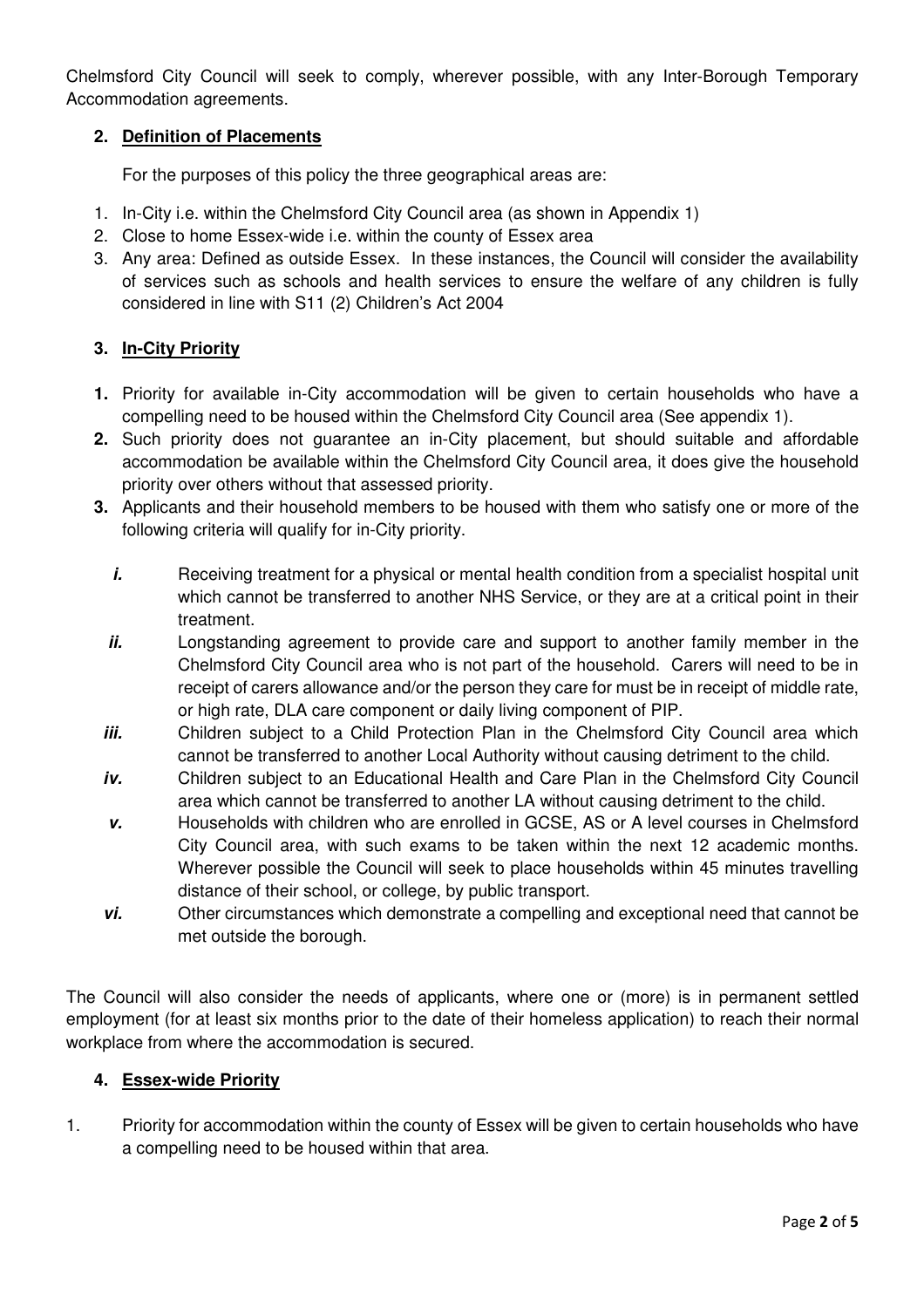- 2. Such priority does not guarantee a placement within Essex, but should be suitable and affordable accommodation be available within that area, it does give the household priority over others without that assessed priority.
- 3. Applicants, or their household members to be housed with them, who satisfy one or more of the following criteria will qualify for Essex-wide priority:

a) Households with children who are enrolled in GCSE, AS or A level courses in the Essex area, with exams to be taken within the next 12 academic months. Wherever possible the Council will seek to place households within 60 minutes travelling distance of their school, or college, by public transport.

(b) They have been continuously employed within the Essex area for 16 hours or more per week in a role which cannot be transferred to another area. Applicants must have been employed for at least six months prior to date of their homelessness application.

(c) They are exempt from the Benefits Cap. Currently, the benefit cap will not apply if someone in the 'benefit household' (the applicant, their partner or a dependent child) receives:

- i. Carer's Allowance, the underlying entitlement to Carer's Allowance or a Carer Element within Universal Credit (in England, Wales & Scotland this has only been the case since 7th November 2016)
- ii. Working Tax Credit
- iii. The support component of Employment and Support Allowance
- iv. The limited capability for work and work-related activity element of Universal Credit
- v. Disability Living Allowance (DLA) or Personal Independence Payment (PIP)
- vi. Attendance Allowance
- vii. Industrial Injuries Benefit (and equivalent payments under the War Disablement Pension or Armed Forces Compensation Scheme)
- viii. War widow's or widower's pension
- ix. Guardian's Allowance (in England, Wales & Scotland this has only been the case since 7th November 2016) or
- x. If they are claiming Housing Benefit and they are working enough hours to claim Working Tax Credit, so that they are exempt from the Benefit Cap.
- 4 For reference, the number of hours applicants must work to qualify for Working Tax Credit depends on an individual's situation. If they are:
	- A lone parent 16 hours per week
	- A couple with children, where one half of the couple is entitled to Carer's Allowance one of them must work 16 hours per week
	- A couple with children applicant and partner must work a total of 24 hours per week, with one working at least 16 hours per week
	- Single and aged over 25 30 hours per week

# **5. Any Area**

All other homeless households will be offered accommodation wherever the Council is able to procure it. including outside of Chelmsford and Essex. This applicant group includes:

• Households who would otherwise be an "in-City priority" but who are unable to afford accommodation in the Chelmsford City Council area or within the Essex area, for instance due to benefit restrictions.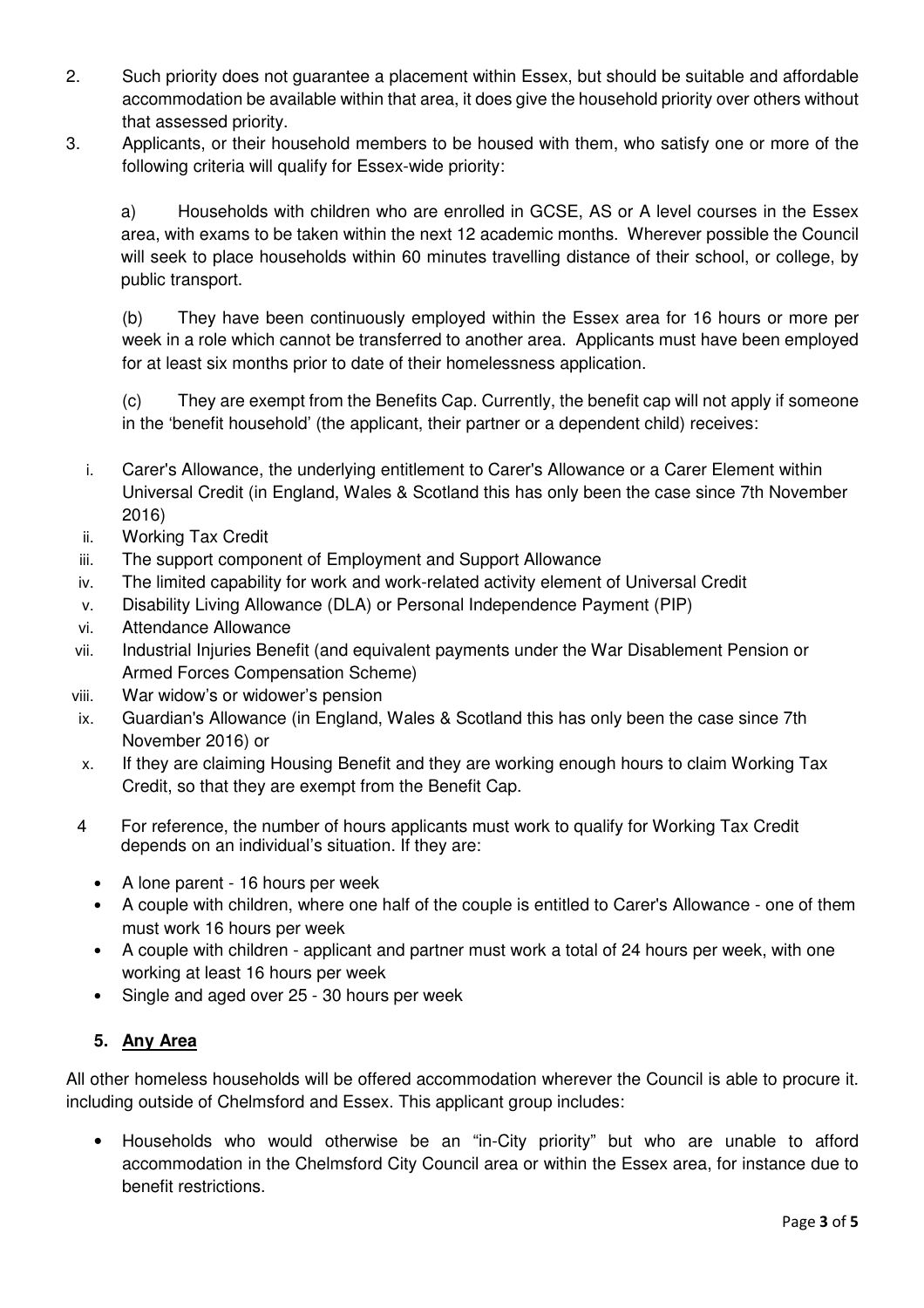### **6. Moving within temporary accommodation**

It may be necessary to move individuals or households to another temporary accommodation property for example when:

- 1. The Council needs to use emergency accommodation initially, such as bed and breakfast, and subsequently can move the household to more self-contained or more affordable temporary accommodation
- 2. The Council must hand a property back to a landlord.
- 3. For unforeseen reasons, such as when a property requires major repairs

When this happens, the Council will make use of the criteria set out in this policy to determine the type of property and where it is located.

#### **7. Consequences of refusal of accommodation**

Should an applicant refuse an offer of accommodation made under section 188 of the Housing Act 1996, or fail to take up occupation of the property and the offer is deemed suitable, the Council will not provide further temporary accommodation until enquiries are completed.

If an offer is made under section 193 and is refused the Council will consider it has met its statutory obligations to the applicant and had discharged its duty.

However, in accordance with Section 202 of the Housing Act 1996 Part 7, as amended, the applicant will have the right to request a review of the suitability of offers made under section 193 of the Housing Act 1996. This will require them to submit their reasons refusing the offer for consideration.

If the outcome of review of the suitability is that the offer was not suitable, the Council will be under a duty to make an alternative offer. Applicants are reminded of their right to accept the offer of accommodation and pursue a review of the suitability of the accommodation whilst in occupation.

# **8. Advice and Support**

All households will be offered an interview with a Council Officer to address identified housing related needs and advice will be provided regarding these needs. For example, accessing GP's, health visitors, schools, etc.